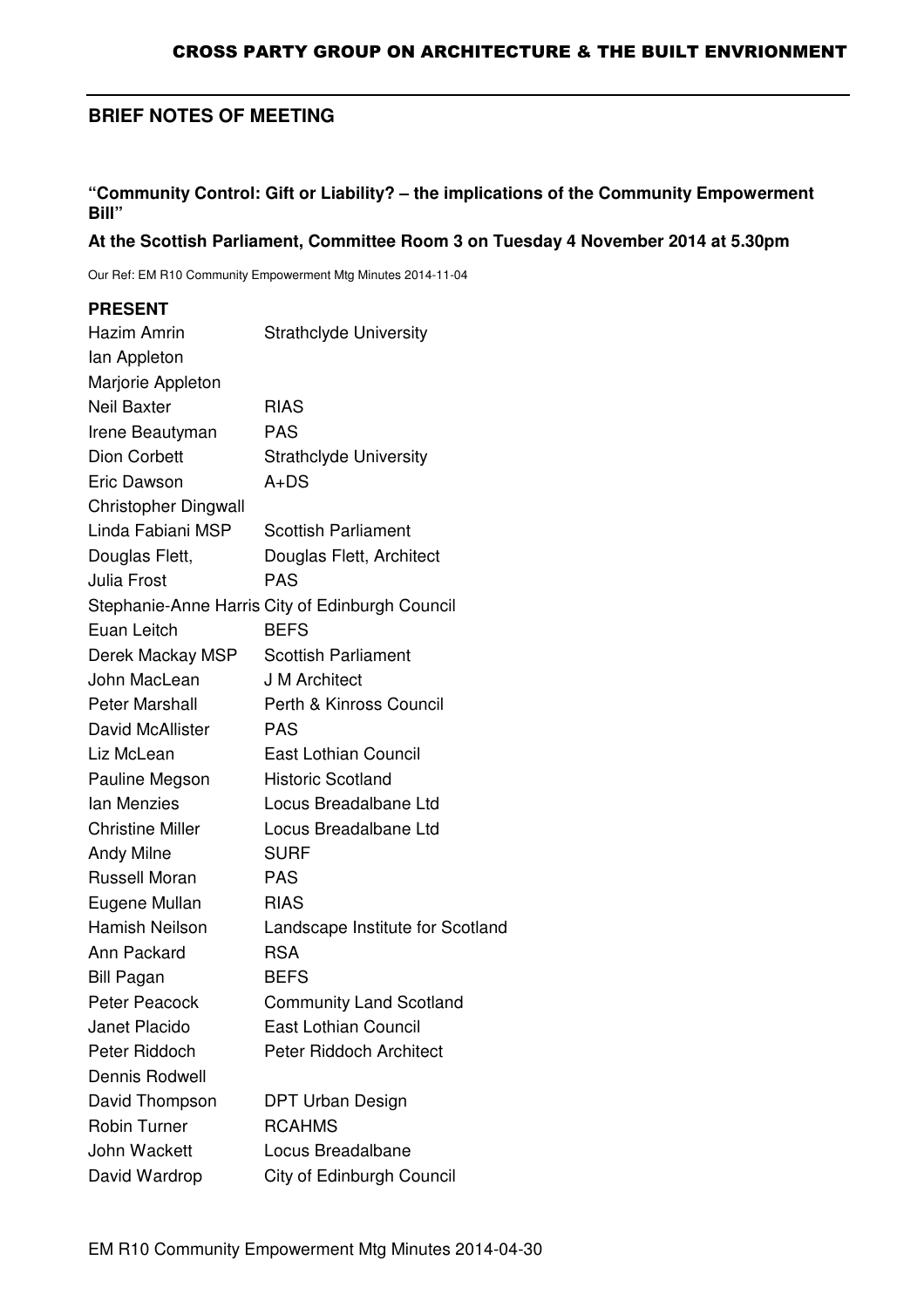| David Wood                             | <b>PAS</b>                           |
|----------------------------------------|--------------------------------------|
| Jamie Bateman                          | <b>Smith Scott Mullan Associates</b> |
| <b>Ruth Mitchell</b>                   | <b>Smith Scott Mullan Associates</b> |
| Jack Hugh                              | <b>RIAS</b>                          |
| <b>Kirsty Murray</b>                   | <b>PAS</b>                           |
| Mike MacKenzie MSP Scottish Parliament |                                      |

# **APOLOGIES**

| Clare Adamson MSP        | Scottish Parliament               |
|--------------------------|-----------------------------------|
| Nick Allan               | Nick Allan Associates             |
| <b>Richard Baker MSP</b> | Scottish Parliament               |
| Dr Richard Simpson MSP   | <b>Scottish Parliament</b>        |
| Annabelle Ewing MSP      | <b>Scottish Parliament</b>        |
| Fiona Hyslop MSP         | <b>Scottish Parliament</b>        |
| John Knight MSP          | <b>Scottish Parliament</b>        |
| Ingval Maxwell           | COTAC                             |
| John McKinney            | <b>NFRC Scotland</b>              |
| Martin McKay             | Clyde Gateway                     |
| <b>Flick Monk</b>        | Centre for Scottish Public Policy |
| Paul Morsley             | Iglu                              |

### **1.0 Welcome, Present and Apologies**

Linda welcomed all present to the meeting.

### **2.0 UPDATE FROM PREVIOUS MEETING TOPICS**

Eugene provided an update on progress of topics from previous meetings.

**Annual General Meeting** (12 June 2014) was successful. Office bearers are Convenor Linda Fabiani, Depute Convenor - Drew Smith, Treasurer - Craig McLaren RTPI and Secretary – Eugene Mullan RIAS.

### **Scotland has a Historic Environment Strategy – So what next?** (29 April 2014)

BEFS Congress 2014 is being held next week which is on the delivery of the Strategy. Stage 3 debate of the Historic Environment Scotland Bill took place this afternoon and has been be passed subject to Royal Assent. Historic Environment Scotland will commence operation October 2015, combining Historic Scotland and RCAHMS. There will now be a flurry of secondary legislation which will detail the workings of HES.

#### **2.1 Introduction**

The Community Empowerment (Scotland) Bill was introduced in the Parliament by John Swinney MSP on 11 June 2014. The policy objectives of this Bill are to:

• Empower community bodies through the ownership of land and buildings and strengthening their voices in the decisions that matter to them; and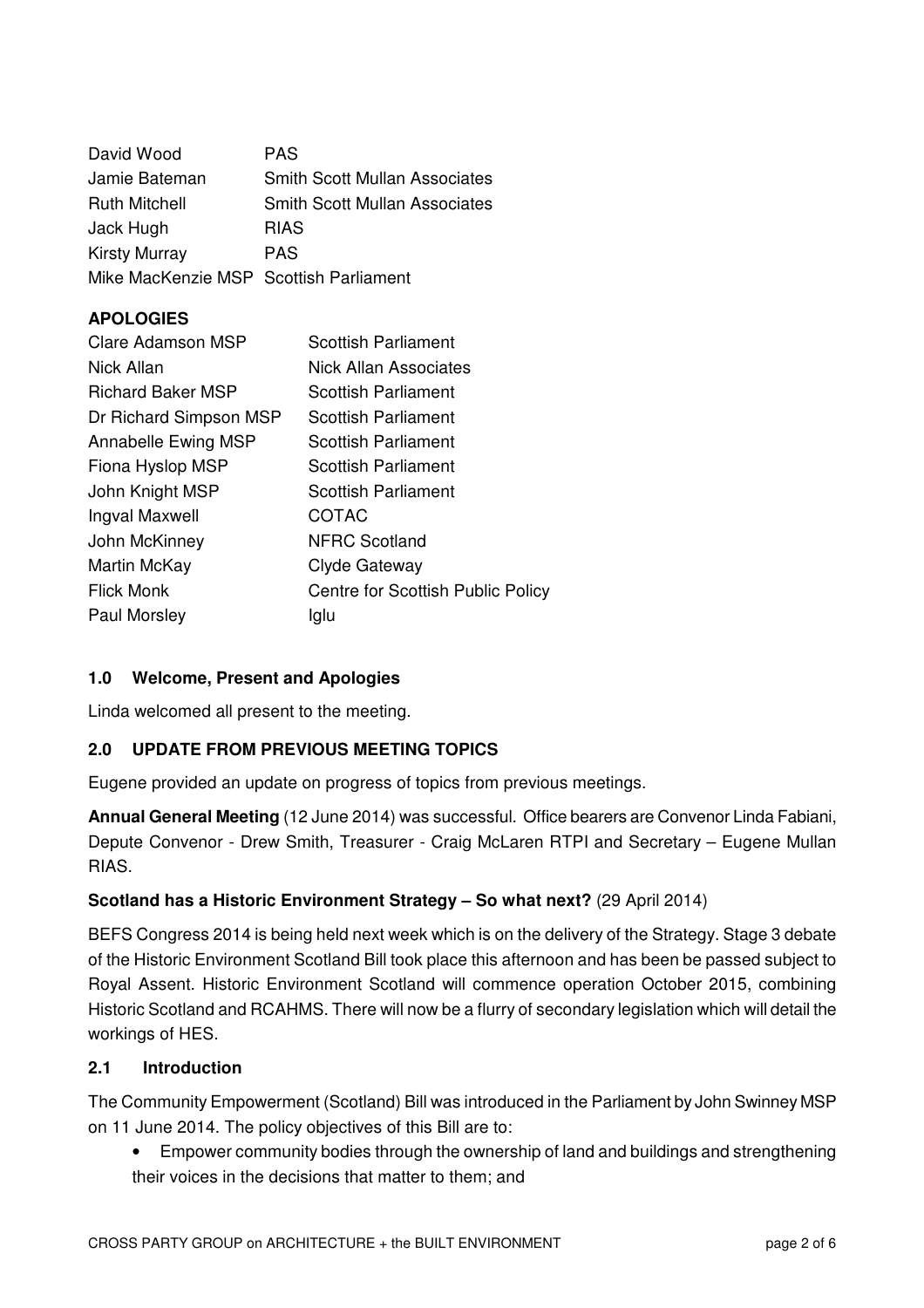• Support an increase in the pace and scale of Public Service Reform by cementing the focus on achieving outcomes and improving the process of community planning.

This Group are particularly interested in the opportunities and challenges that this may provide for design and place making in the built environment.

## **3.0 STRATEGIC VIEW – DEREK MACKAY MSP** – The Minister for Local Government and Planning

Derek was elected an MSP in May 2011 representing Renfrewshire North & West, he was appointed Minister for Local Government and Planning in December 2011.

Elected to Renfrewshire Council in 1999 at the age of 21 he was the youngest male Councillor in Scotland at the time. He won three successive ward elections, to become Leader of Renfrewshire Council in May 2007. He became a national figure in local government leading the SNP group at COSLA 2009-2011.

### **Presentation Summary:**

Derek stressed a need to realise the possibilities of what can be achieved through removing barriers and unlocking the potential for good things to happen. The CE Bill links with national outcomes, such as community planning, a more proactive role for communities in triggering consultations, community right to buy extending from rural to urban areas, common good land and strengthening allotments. Success will look like more confident empowered communities with more land and assets in community ownership; success will breed success. Community planning requires greater engagement of communities; there is an urgent need to link community and spatial planning.

**The strategic overview prompted a wide ranging discussion** that included:

The aim is to tackle poverty and inequality - better off communities can access funding, professional assistance and acquire assets; how will interests of marginalised and disadvantaged communities be adequately supported?

Supporting communities is resource intensive and requires appropriate skills and funding.

There is a strong relationship between the CE Bill, National Outcomes and the National Performance Framework. Success can be monitored through 'Scotland Performs', and will be evident through more confident communities that enter into the co-design and delivery of services and facilities.

Whilst the CE Bill creates a culture of expectation, with a corporate duty to consider the legislation, there is a need to get beyond the usual suspects and inspire communities; people need to be encouraged to think what may be possible and to think: what can we do?

In the context of today's austerity, and pressure on Council budgets to dispose of assets we are slipping into a 'language' where transfer to communities cannot possibly be seen as a bad thing! However, assets exist for good reasons to provide universal access to services and facilities; there are concerns the CE Bill will lead to a slide towards greater inequality.

Communities access assets through common public ownership. In many cases assets have been inherited by local communities and stewarded through public management for the greater good.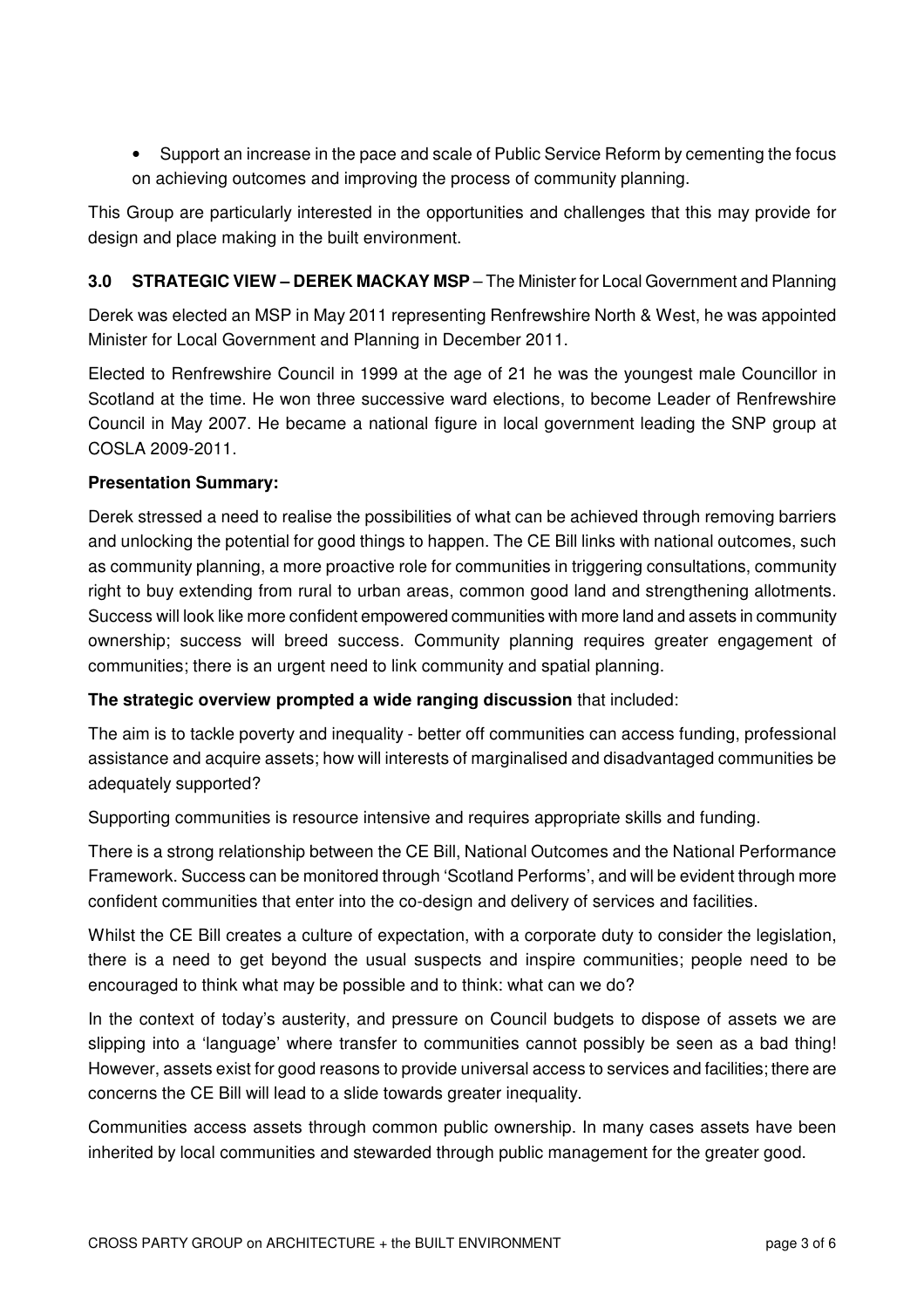Checks and balances will be required. We need systems that ensure transparency and longer term accountability; Councils are elected over political cycles; who will look after the longer term interests of communities? What happens if assets are not successfully managed?

Community ownership of assets, and/or co-design and delivery of services need to be valued in ways that go further than financial/monetary terms. More confident, empowered communities that achieve more will lead to wider public savings. The Scottish Public Finance Manual notes that full commercial value does not need to be acquired on disposal of assets.

**COUNCIL VIEW – STEPHANIE-ANNE HARRIS,** Strategic Development Manager, Culture and Sport, City of Edinburgh Council.

Stephanie-Anne has worked for the City of Edinburgh Council since 2004. She has responsibility for sport, physical activity, major events and Edinburgh Leisure. She has overseen the delivery of a range of events such as the Golden Oldies Rugby Festival and the Edinburgh Hogmanay celebrations. She is currently leading a strategic review of all the City of Edinburgh owned sports facilities and services, including Edinburgh Leisure.

She was a member of the Government's Task Force on physical activity, and continues to champion the need for us all to be more physically active for our health and she works very closely with colleagues in Sportscotand and the NHS to progress this agenda.

### **Presentation Summary:**

Stephanie-Anne offered some personal observations. There are considerable pressures on Council budgets, therefore a radical rethink is required. There is no one-size-fits-all 'magic' solution. Community ownership of assets is not a new concept and has been done before (e.g. woodlands, church halls, etc). The process has to be organic and driven by communities; Council Officer involvement working with communities is time intensive.

Various projects highlighted considerations, e.g.: projects such as Inch Park Community Sports Hub and Spartans Football Academy stemmed from the visions of one person and illustrated the need for a champion or project sponsor who is interested in the long term. Crags Sports Centre was an idea that emerged from the local community but which fell into financial difficulty; CEC/Edinburgh Leisure have worked with the community to ensure its long term survival through leasing to a basketball club.

Other projects, though part subsidised, may eventually save Council money through achieving wider aims (e.g. working towards underlying health and education issues). There is a need for honesty around expectation. There may be inherent operational issues requiring significant subsidy. This should be made clear from the outset of a process that aims to support the community but which can be highly politicised. The budget challenge is frightening; significant budget pressures will ultimately involve closure of facilities. Some are suitable for asset transfer, but these need to be identified and a dialogue started early with local communities. A champion is required. It is necessary to go at the pace of the community, not at the pace of the Council.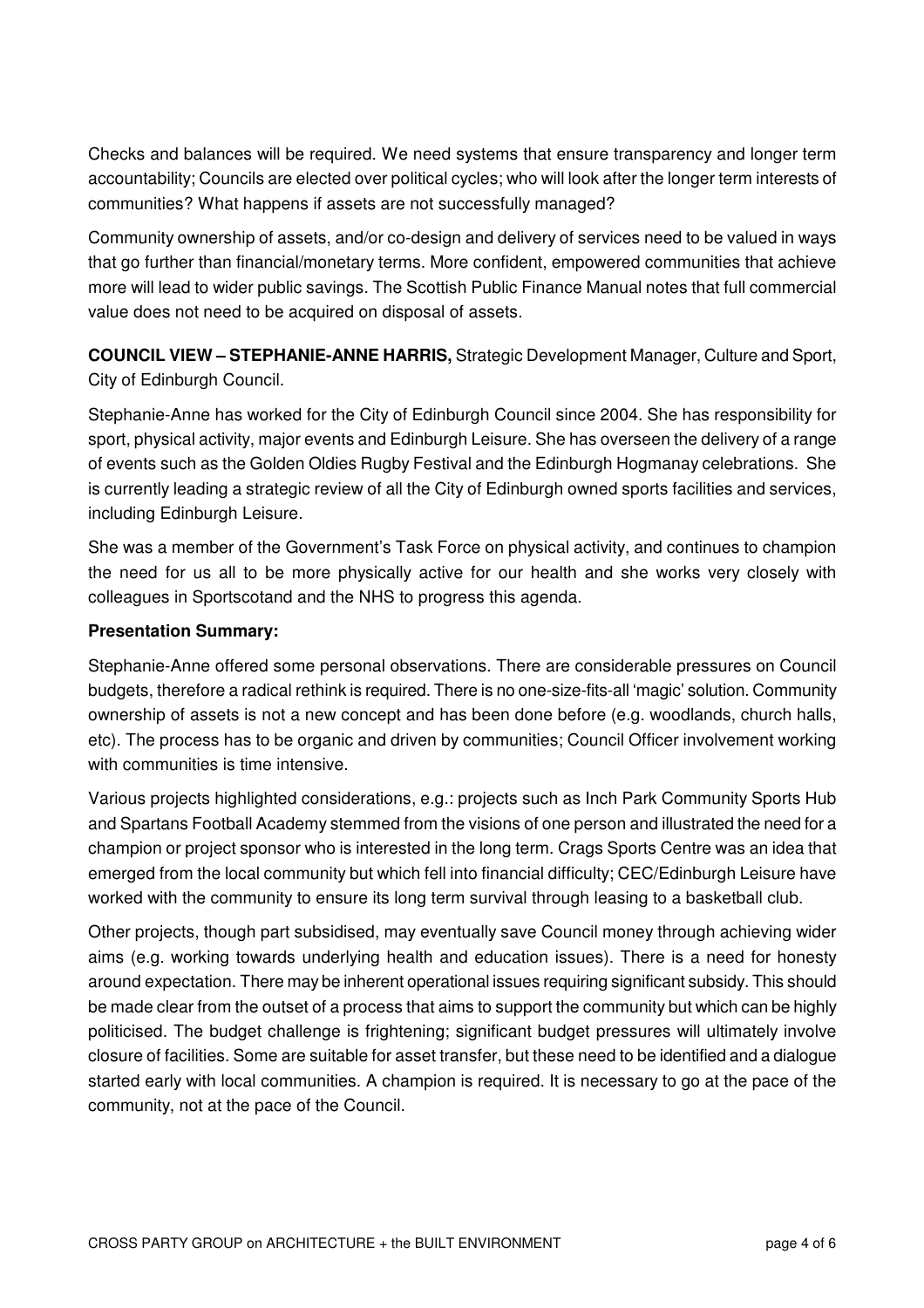# **4.0 COMMUNITY VIEW – IAN MENZIES,** Treasurer Locus Breadalbane

Ian Menzies, Trustee and Treasurer of Locus Breadalbane, with a background in finance and business, now semi-retired.

#### **Presentation Summary:**

Ian spoke about Aberfeldy Town Hall, and provided some impressions from a community that has gone through a community asset transfer. A community organisation – LOCUS – originally formed in 1988 to look after a former church donated to the people of Aberfeldy (opened in 1991 and converted to its present format in 2000). This community organisational structure was able to respond to the announcement of the disposal of the Town Hall through forming a steering group, meeting with the Council and ultimately becoming the first Community Asset Transfer in Perth & Kinross Area in 2011.

The presentation highlighted the need to overcome red tape and bureaucracy. The 'normal commercial transaction' (£300k) was re-assessed at community value (closer to £200k) and was completed by end 2013, with the building returned to the community in 2014. As an older building it required a lot of work (e.g. modern heating; upgrading insulation; installing toilets). LOCUS were able to access funding streams and the necessary professional help (e.g. legal, architect, etc.). This involved considerable effort: What does an empowered community look like: Frazzled!

### **5.0 ORGANISATION VIEW – PETER PEACOCK,** Community Land Scotland

Peter Peacock is a recovering politician who, among other things, now assists Scotland's community land owners with policy advice, demonstrating there is life after politics! He has worked in private business, local government, third sector, and has been an elected politician at Council and Parliament level for 30 years including being a former Council Leader and Minister.

### **Presentation Summary:**

Placemaking has many different dimensions: safety; employment; connectedness; nurture; education and learning; services; cultural, etc. These all relate to human aspects. We all contribute to placemaking in our own separate and combined ways. There are several types of communities:

'Victim communities' – of poor planning and design; poor health and education; poor economy

'Passive recipient communities' of other peoples decisions – not engaged

'Recipient communities' who are consulted

'Co-design communities' – empowered to engage

'Co-producer communities'– empowered in design and delivery

'In control communities'– who own the land or assets; decision-makers in their own right

The CE Bill moves people along this spectrum; more empowered communities have a greater sense of wellbeing, and take responsibility for the long term future of their place. The CE Bill will release energy and innovation. Whereas previously it was 'what are you going to do?' this Bill recognises 'this is our problem; what can we do?'